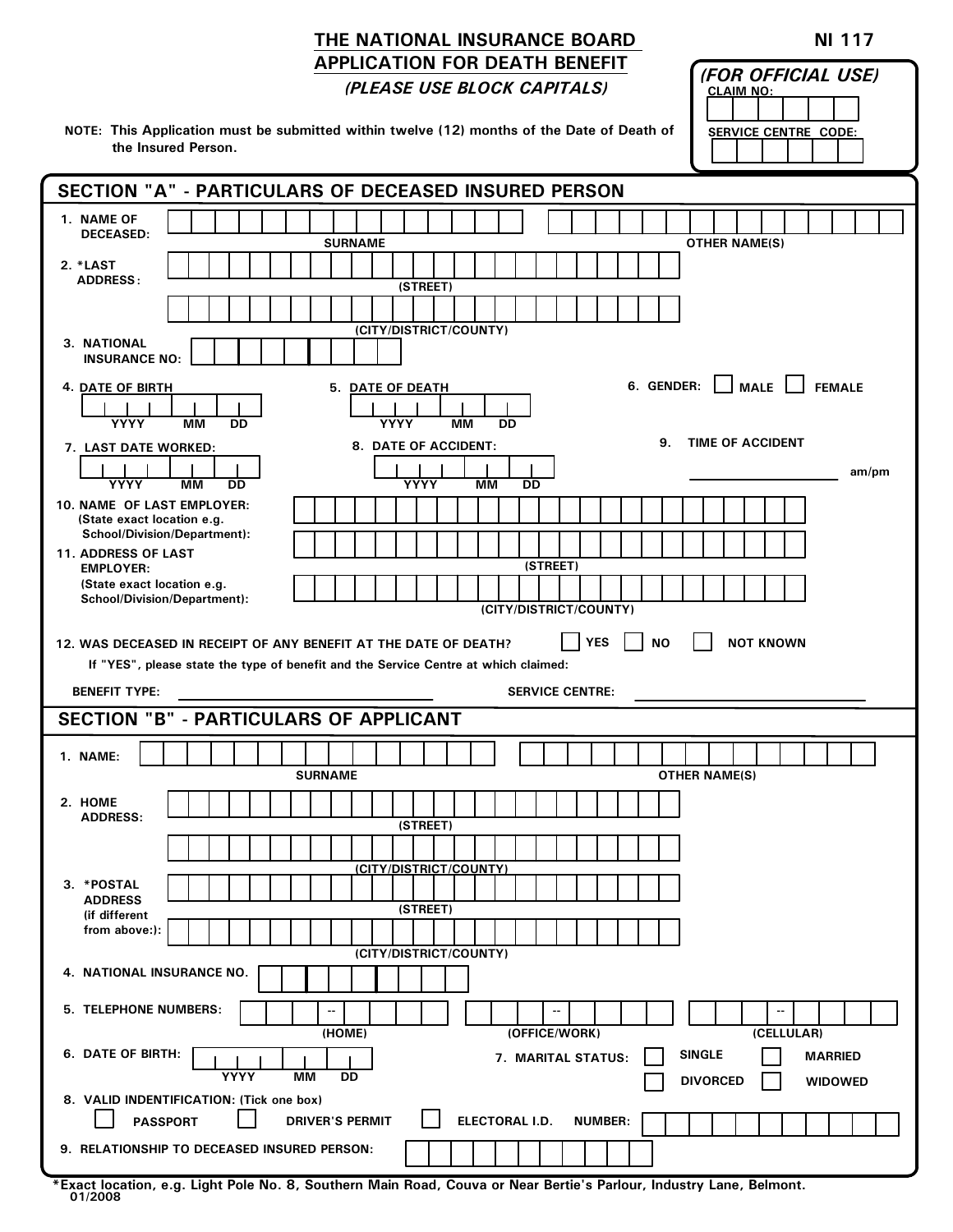| 2/NI 117                                                                                                                                                                            |  |  |
|-------------------------------------------------------------------------------------------------------------------------------------------------------------------------------------|--|--|
| SECTION "B" - PARTICULARS OF APPLICANT (Cont'd)                                                                                                                                     |  |  |
| 10. PLEASE INDICATE THE BENEFIT(S) FOR WHICH YOU ARE APPLYING:<br><b>DEPENDENT PARENT'S PENSION</b><br><b>WIDOW'S BENEFIT</b><br><b>WIDOWER'S BENEFIT</b><br><b>CHILD ALLOWANCE</b> |  |  |
| <b>YES</b><br>ΝO<br>11. WAS AN APPLICATION SUBMITTED FOR FUNERAL GRANT?                                                                                                             |  |  |
| If "NO", please submit Death Certificate with this application.                                                                                                                     |  |  |
| <b>YES</b><br><b>NO</b><br>12. HAVE YOU APPLIED FOR / ARE YOU RECEIVING A SURVIVOR'S OR DEATH BENEFIT?<br><b>NATIONAL INSURANCE NO:</b>                                             |  |  |
| If "YES", please provide the following information:                                                                                                                                 |  |  |
| <b>NAME OF</b><br><b>DECEASED:</b><br><b>OTHER NAME(S)</b><br><b>SURNAME</b>                                                                                                        |  |  |
| <b>ADDRESS OF DECEASED</b><br><b>WHILE ALIVE:</b><br>(STREET)                                                                                                                       |  |  |
|                                                                                                                                                                                     |  |  |
| (CITY/DISTRICT/COUNTY)<br><b>RELATIONSHIP TO DECEASED:</b>                                                                                                                          |  |  |
|                                                                                                                                                                                     |  |  |
| SERVICE CENTRE AT WHICH BENEFIT WAS CLAIMED?                                                                                                                                        |  |  |
| 13. PLEASE INDICATE THE METHOD OF PAYMENT OF BENEFIT:<br><b>MAIL TO:</b><br><b>DEPOSIT TO:</b><br><b>FINANCIAL INSTITUTION</b><br><b>POSTAL ADDRESS</b>                             |  |  |
| (If method of payment is "FINANCIAL INSTITUTION", complete below).                                                                                                                  |  |  |
| <b>NAME OF FINANCIAL</b><br><b>INSTITUTION:</b>                                                                                                                                     |  |  |
| <b>ADDRESS:</b>                                                                                                                                                                     |  |  |
| (STREET)                                                                                                                                                                            |  |  |
| (CITY/DISTRICT/COUNTY)                                                                                                                                                              |  |  |
| <b>ACCOUNT NUMBER:</b>                                                                                                                                                              |  |  |
| <b>SECTION "C" - PARTICULARS OF WIDOWS/WIDOWERS</b>                                                                                                                                 |  |  |
| N.B. THE NATIONAL INSURANCE ACT PROVIDES FOR THE PAYMENT OF BENEFIT TO THE COMMON-LAW<br><b>SPOUSES OF DECEASED INSURED PERSONS.</b>                                                |  |  |
| 1. ARE YOU THE LAWFUL SPOUSE OF THE DECEASED?<br><b>YES</b><br><b>NO</b>                                                                                                            |  |  |
| If "YES", please state the date of Marriage:<br>YYYY<br>MМ<br>DD                                                                                                                    |  |  |
| * 2. IF YOU WERE NOT MARRIED TO THE DECEASED INSURED, KINDLY COMPLETE 2(a) to 2(e).                                                                                                 |  |  |
| <b>YES</b><br><b>NO</b><br>(a) Is there a known surviving spouse of the deceased?                                                                                                   |  |  |
| (b) Have you been nominated as Spouse by the deceased person?<br><b>YES</b><br><b>NO</b>                                                                                            |  |  |
| (c) How long have you lived together in the common-law union?                                                                                                                       |  |  |
| <b>YES</b><br>ΝO<br>(d) Were the both of you living together up to the time of his death?                                                                                           |  |  |
| <b>YES</b><br><b>NO</b><br>(e) Have you been nominated as Spouse by any other person?                                                                                               |  |  |
| If "YES", please state the name and NI Number of that person.                                                                                                                       |  |  |
| <b>SURNAME</b><br><b>OTHER NAME(S)</b>                                                                                                                                              |  |  |
| <b>NATIONAL INSURANCE NO:</b>                                                                                                                                                       |  |  |

01/2008 \* Applicable to Common-law relationships only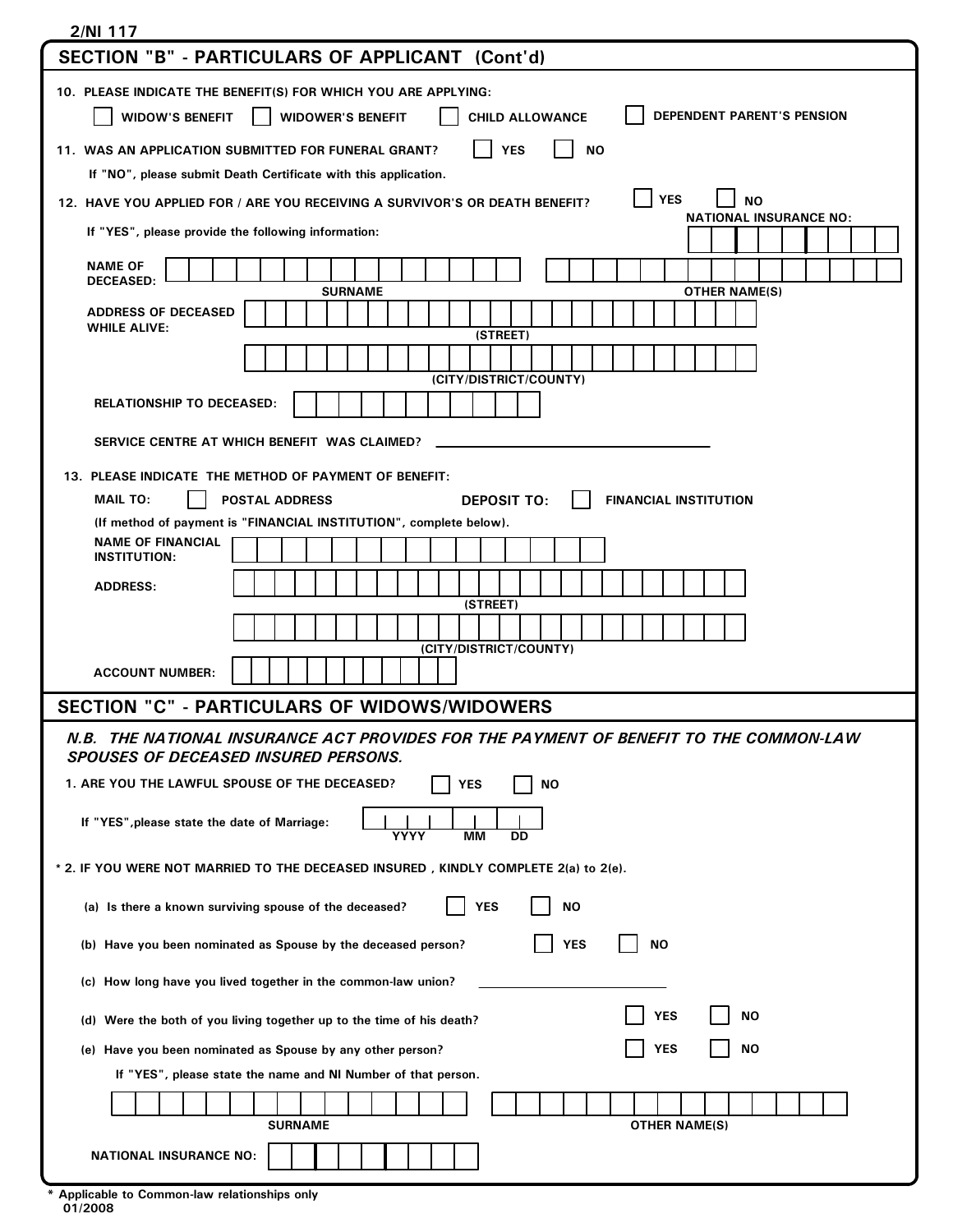| 3/NI 117                                                                                                                                                                                   |  |  |  |  |  |
|--------------------------------------------------------------------------------------------------------------------------------------------------------------------------------------------|--|--|--|--|--|
| SECTION "C" - PARTICULARS OF WIDOWS/WIDOWERS (Cont'd)                                                                                                                                      |  |  |  |  |  |
| 3. WERE YOU PREGNANT AT THE DATE OF YOUR SPOUSE'S DEATH?<br><b>NO</b><br><b>YES</b>                                                                                                        |  |  |  |  |  |
| If "YES", please submit medical certificate.                                                                                                                                               |  |  |  |  |  |
| . 4. WERE YOU MENTALLY OR PHYSICALLY DISABLED AND UNABLE TO WORK AT THE DATE OF YOUR SPOUSE'S<br><b>DEATH: (WIDOWERS ONLY)</b><br><b>NO</b><br><b>YES</b><br>If "YES", please submit NI 34 |  |  |  |  |  |
| * 5. WERE YOU WHOLLY/MAINLY MAINTAINED BY THE DECEASED?<br><b>NO</b><br><b>YES</b>                                                                                                         |  |  |  |  |  |
| (Applicable to widowers only)                                                                                                                                                              |  |  |  |  |  |
| If "YES", please provide evidence of maintenance.                                                                                                                                          |  |  |  |  |  |
| <b>SECTION "D" - PARTICULARS OF CHILD</b>                                                                                                                                                  |  |  |  |  |  |
| NOTE: THE TERM "CHILD" MEANS AN UNMARRIED CHILD, WHO IS UNEMPLOYED AND UNDER THE AGE OF NINETEEN.                                                                                          |  |  |  |  |  |
| 1. IS/ARE CHILD/CHILDREN IN RESPECT OF WHO ALLOWANCE IS CLAIMED                                                                                                                            |  |  |  |  |  |
| (a) Child/Children of the deceased?<br><b>YES</b><br><b>NO</b>                                                                                                                             |  |  |  |  |  |
| Step Child/Children of the deceased?<br>(b)<br><b>YES</b><br><b>NO</b>                                                                                                                     |  |  |  |  |  |
| (c) Maintained by you?<br><b>YES</b><br><b>NO</b>                                                                                                                                          |  |  |  |  |  |
| (d) Living in your home?<br><b>YES</b><br><b>NO</b>                                                                                                                                        |  |  |  |  |  |
|                                                                                                                                                                                            |  |  |  |  |  |
| If the answer to (c) or (d) is "NO", give details of the Guardian/Institution responsible for their care.<br><b>NAME OF GUARDIAN</b>                                                       |  |  |  |  |  |
| <b>/INSTITUTION:</b>                                                                                                                                                                       |  |  |  |  |  |
| <b>ADDRESS OF GUARDIAN</b><br>/INSTITUTION:<br>(STREET)                                                                                                                                    |  |  |  |  |  |
|                                                                                                                                                                                            |  |  |  |  |  |
| (CITY/DISTRICT/COUNTY)                                                                                                                                                                     |  |  |  |  |  |
| 2. PLEASE INDICATE BELOW, THE PARTICULARS OF THE CHILD/CHILDREN. (USE ADDITIONAL SHEETS, IF NECESSARY).                                                                                    |  |  |  |  |  |
| A letter from the school must be submitted for children over the age of 16 where the date of death of the insured is prior to<br>2004/03/01.                                               |  |  |  |  |  |
| <b>NAME OF CHILD/ORPHAN</b><br><b>RELATIONSHIP TO DECEASED</b><br><b>DATE OF BIRTH</b><br><b>MARRIED</b><br><b>EMPLOYED</b><br>**DISABLED                                                  |  |  |  |  |  |
|                                                                                                                                                                                            |  |  |  |  |  |
| <b>YYYY</b><br><b>CHILD</b><br><b>ADOPTED</b><br>MM <sub>I</sub> DD<br><b>STEP CHILD</b><br><b>YES/NO</b><br><b>YES/NO</b><br><b>SURNAME</b><br><b>OTHER NAME(S)</b><br>YES/NO             |  |  |  |  |  |
|                                                                                                                                                                                            |  |  |  |  |  |
|                                                                                                                                                                                            |  |  |  |  |  |
|                                                                                                                                                                                            |  |  |  |  |  |
|                                                                                                                                                                                            |  |  |  |  |  |
|                                                                                                                                                                                            |  |  |  |  |  |
|                                                                                                                                                                                            |  |  |  |  |  |
|                                                                                                                                                                                            |  |  |  |  |  |
|                                                                                                                                                                                            |  |  |  |  |  |
|                                                                                                                                                                                            |  |  |  |  |  |
| <b>YES</b><br><b>NO</b><br>3. LETTER FROM THE PLACE OF LEARNING ATTACHED WHERE DATE OF DEATH IS PRIOR TO 2004/03/01.                                                                       |  |  |  |  |  |
| **Where the child is disabled, attach NI 34A to support this.                                                                                                                              |  |  |  |  |  |
| FOR PERSONS CLAIMING DEPENDENT PARENT BENEFIT ONLY.                                                                                                                                        |  |  |  |  |  |
| 1. Were you wholly or mainly maintained by the deceased?<br><b>NO</b><br><b>YES</b>                                                                                                        |  |  |  |  |  |
| 2. Is the other parent alive?<br><b>NO</b><br><b>YES</b>                                                                                                                                   |  |  |  |  |  |
| If "NO", please provide death certificate.                                                                                                                                                 |  |  |  |  |  |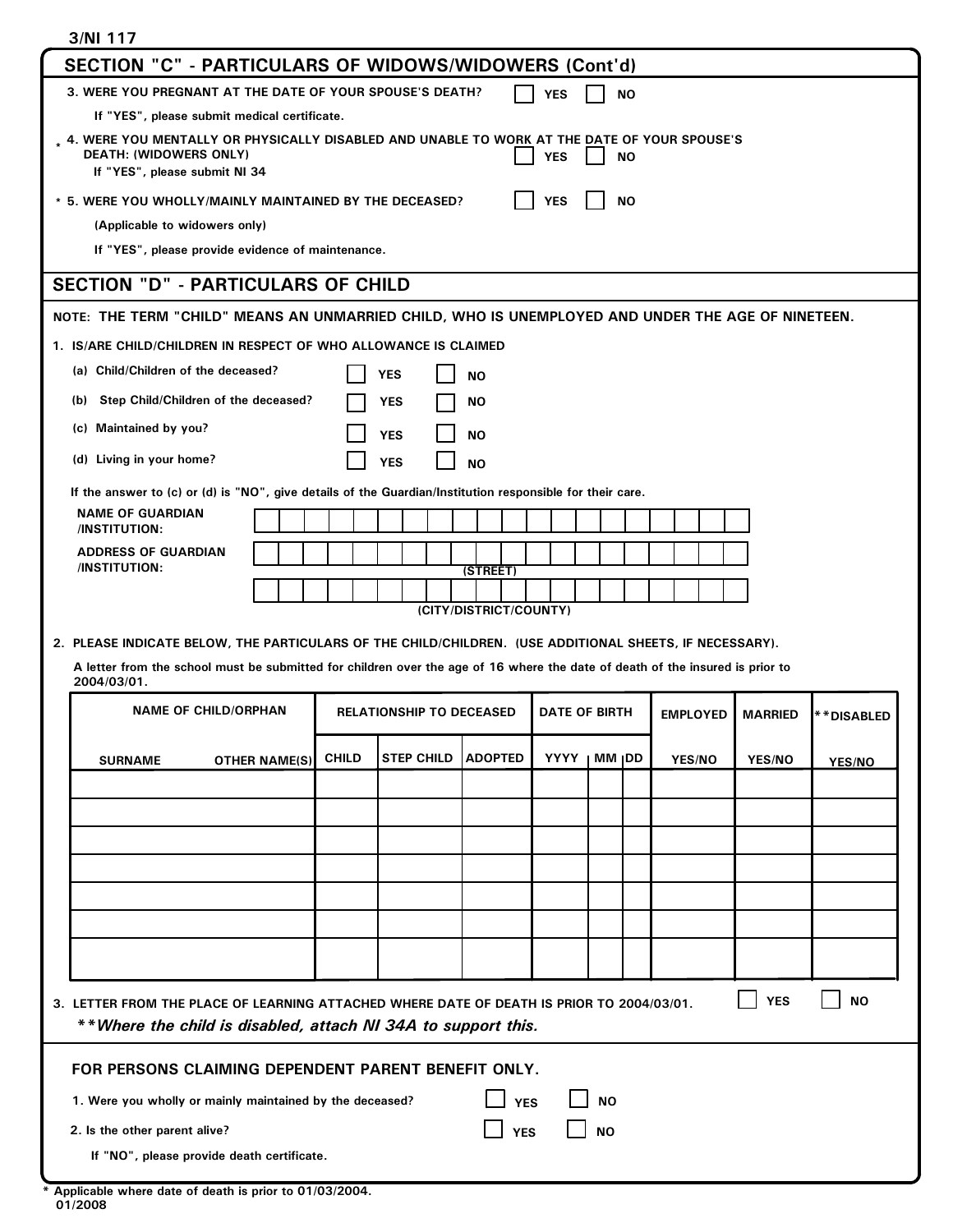| <b>DECLARATION</b><br>I declare that to the best of my knowledge and belief the information given by me is true and correct and I am aware that if<br>there is any statement in this declaration which is false in fact or which I know or believe to be false or do not believe to be<br>true, I am liable on summary conviction to a fine of three thousand dollars (\$3,000.00) and to imprisonment for two years<br>in accordance with Sect 33, NI Act Chap 32:01. |  |  |  |
|------------------------------------------------------------------------------------------------------------------------------------------------------------------------------------------------------------------------------------------------------------------------------------------------------------------------------------------------------------------------------------------------------------------------------------------------------------------------|--|--|--|
| DATE:<br>SIGNATURE OR MARK OF CLAIMANT<br><b>YYYY</b><br>MМ<br><b>DD</b>                                                                                                                                                                                                                                                                                                                                                                                               |  |  |  |
| <b>PARTICULARS OF WITNESS TO MARK (Where Claimant Cannot Sign)</b>                                                                                                                                                                                                                                                                                                                                                                                                     |  |  |  |
| <b>NAME:</b><br><b>SURNAME</b><br><b>PASSPORT</b><br><b>OTHER NAME(S)</b><br><b>DRIVER'S PERMIT</b><br><b>VALID IDENTIFICATION:</b><br><b>ADDRESS:</b><br>(Tick One Box)<br>ELECTORAL I.D.<br>(STREET)<br><b>NUMBER:</b><br>(CITY/DISTRICT/COUNTRY)<br><b>OCCUPATION:</b>                                                                                                                                                                                              |  |  |  |
| DATE:<br><b>SIGNATURE OF WITNESS TO MARK</b><br>M M<br>Y Y Y Y<br>D D                                                                                                                                                                                                                                                                                                                                                                                                  |  |  |  |
| <b>SECTION "E" - PARTICULARS OF EMPLOYER</b>                                                                                                                                                                                                                                                                                                                                                                                                                           |  |  |  |
| This Section must be completed by the Employer before the application is submitted to the Board.<br>In completing question 7 calculate weekly earnings as follows:<br>(e.g \$800 x 3<br>(a) Weekly Earnings = Monthly Earnings $x = 3$<br>$$184.62)$ OR;<br>13<br>13<br>(b) Weekly Earnings = Fortnightly Earnings<br>$=$ \$100.00)<br>(e.g \$ 200<br>2<br>2<br>1. NAME OF EMPLOYER:<br><b>2. TYPE OF BUSINESS:</b>                                                    |  |  |  |
| 3. EMPLOYER REG. NO.<br><b>4. TELEPHONE NO.</b><br>5. This is to certify that Mr/Mrs/Miss<br><b>SURNAME</b>                                                                                                                                                                                                                                                                                                                                                            |  |  |  |
| OTHER NAME(S)<br>was injured in a work related accident on<br>and died as a result of that accident on<br>YYYY<br>ΜМ<br>DD<br><b>YYYY</b><br><b>MM</b><br>DD                                                                                                                                                                                                                                                                                                           |  |  |  |
| 6. Was deceased an apprentice?<br><b>YES</b><br><b>NO</b>                                                                                                                                                                                                                                                                                                                                                                                                              |  |  |  |
| 7. State below the wages paid or payable in:<br>\$<br>(a) Week prior to the week of the accident                                                                                                                                                                                                                                                                                                                                                                       |  |  |  |
| (b) Week in which the accident occured<br>\$                                                                                                                                                                                                                                                                                                                                                                                                                           |  |  |  |
| 8. (a) Did accident occur during working hours?<br><b>YES</b><br><b>NO</b><br>(b) Was employee engaged in his/her duties at the time of the accident?<br><b>YES</b><br><b>NO</b><br>If "NO" to either (a) or (b), give details                                                                                                                                                                                                                                         |  |  |  |
|                                                                                                                                                                                                                                                                                                                                                                                                                                                                        |  |  |  |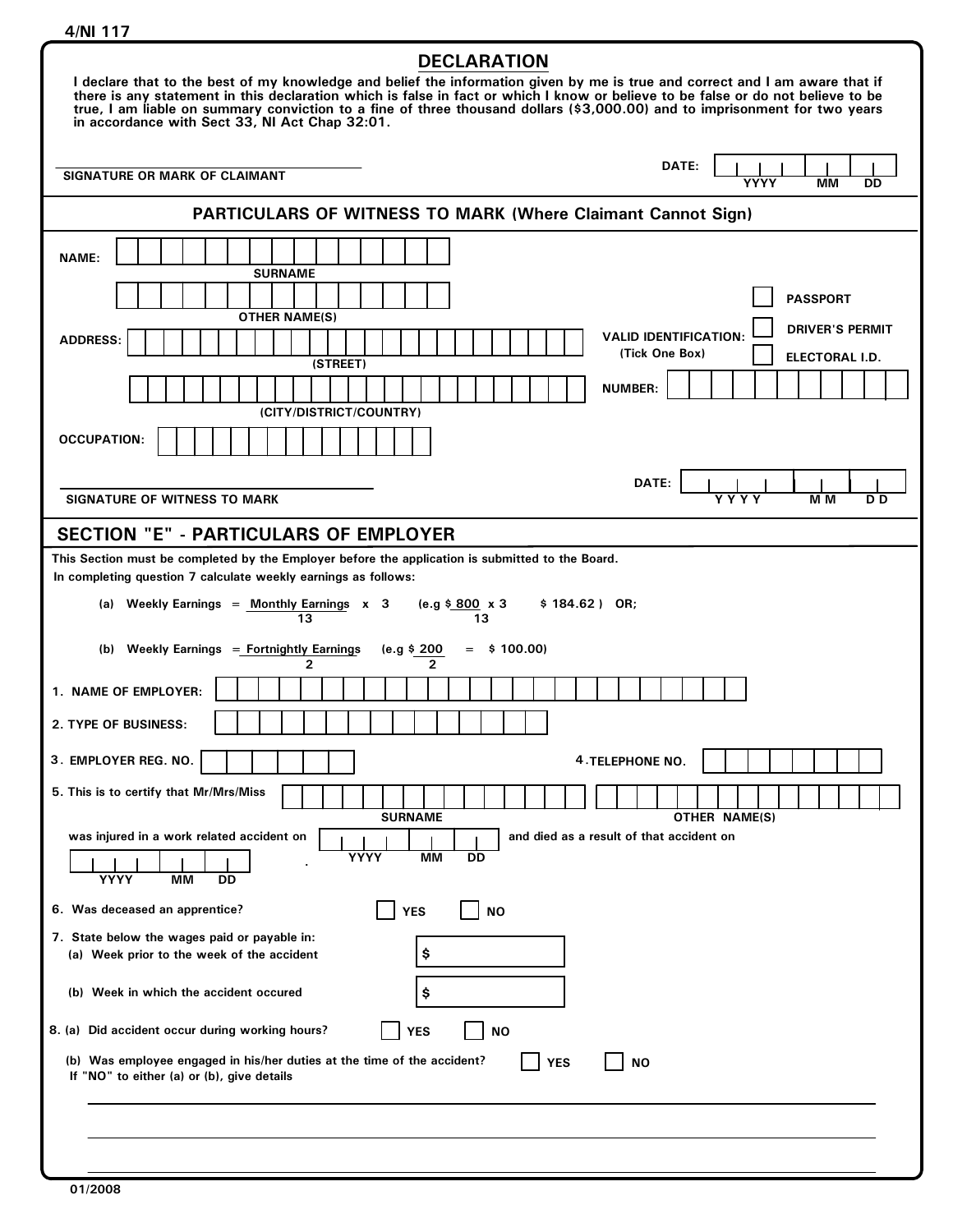| 5/NI 117                                                                                                                                                                                                                                                         |  |  |  |
|------------------------------------------------------------------------------------------------------------------------------------------------------------------------------------------------------------------------------------------------------------------|--|--|--|
| SECTION "E" - PARTICULARS OF EMPLOYER (Cont'd)                                                                                                                                                                                                                   |  |  |  |
| 9. Give details of the cause of the accident.                                                                                                                                                                                                                    |  |  |  |
|                                                                                                                                                                                                                                                                  |  |  |  |
|                                                                                                                                                                                                                                                                  |  |  |  |
|                                                                                                                                                                                                                                                                  |  |  |  |
|                                                                                                                                                                                                                                                                  |  |  |  |
| 10. If accident took place while travelling, please complete the following:                                                                                                                                                                                      |  |  |  |
| (a) Place of embarkation                                                                                                                                                                                                                                         |  |  |  |
| (b) Destination                                                                                                                                                                                                                                                  |  |  |  |
| (c) Purpose of presence on the vehicle?                                                                                                                                                                                                                          |  |  |  |
|                                                                                                                                                                                                                                                                  |  |  |  |
| (d) Was vehicle owned/rented by employer?<br><b>YES</b><br><b>NO</b>                                                                                                                                                                                             |  |  |  |
| If "NO", was the vehicle used by an arrangement with the employer?<br><b>YES</b><br><b>NO</b>                                                                                                                                                                    |  |  |  |
|                                                                                                                                                                                                                                                                  |  |  |  |
|                                                                                                                                                                                                                                                                  |  |  |  |
|                                                                                                                                                                                                                                                                  |  |  |  |
|                                                                                                                                                                                                                                                                  |  |  |  |
| 11. Name and addresses of any witnesses to the accident.                                                                                                                                                                                                         |  |  |  |
|                                                                                                                                                                                                                                                                  |  |  |  |
|                                                                                                                                                                                                                                                                  |  |  |  |
|                                                                                                                                                                                                                                                                  |  |  |  |
|                                                                                                                                                                                                                                                                  |  |  |  |
| <b>YES</b><br><b>NO</b><br>12. Has the accident been recorded in the employer's accident book?                                                                                                                                                                   |  |  |  |
|                                                                                                                                                                                                                                                                  |  |  |  |
| <b>EMPLOYER'S DECLARATION</b>                                                                                                                                                                                                                                    |  |  |  |
|                                                                                                                                                                                                                                                                  |  |  |  |
| I declare that to the best of my knowledge and belief the information given by me is true and correct and I am aware that if<br>there is any statement in this declaration which is false in fact or which I know or believe to be false or do not believe to be |  |  |  |
| true, I am liable on summary conviction to a fine of three thousand dollars (\$3,000.00) and to imprisonment for two years<br>in accordance with Sect 33, NI Act Chap 32:01.                                                                                     |  |  |  |
|                                                                                                                                                                                                                                                                  |  |  |  |
| <b>NAME:</b><br><b>SURNAME</b><br><b>OTHER NAME(S)</b>                                                                                                                                                                                                           |  |  |  |
|                                                                                                                                                                                                                                                                  |  |  |  |
| <b>POSITION:</b>                                                                                                                                                                                                                                                 |  |  |  |
|                                                                                                                                                                                                                                                                  |  |  |  |
| <b>COMPANY</b>                                                                                                                                                                                                                                                   |  |  |  |
| <b>STAMP</b>                                                                                                                                                                                                                                                     |  |  |  |
| DATE:<br>(If any)<br><b>SIGNATURE</b><br><b>MM</b><br>YYYY<br>DD                                                                                                                                                                                                 |  |  |  |
|                                                                                                                                                                                                                                                                  |  |  |  |
|                                                                                                                                                                                                                                                                  |  |  |  |
|                                                                                                                                                                                                                                                                  |  |  |  |
|                                                                                                                                                                                                                                                                  |  |  |  |
|                                                                                                                                                                                                                                                                  |  |  |  |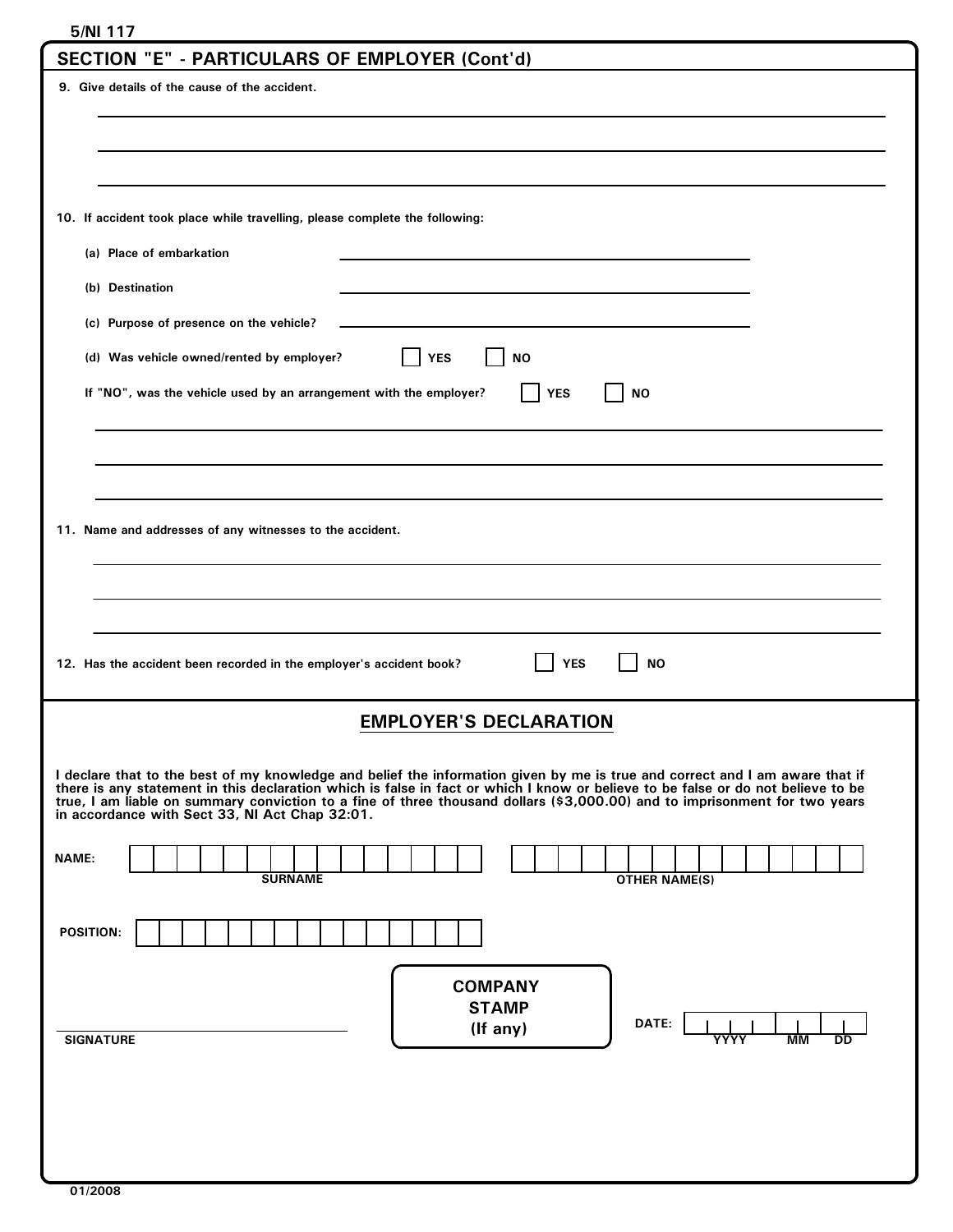| 6/NI 117                                                                                                                     |                                               |  |  |  |  |
|------------------------------------------------------------------------------------------------------------------------------|-----------------------------------------------|--|--|--|--|
| SECTION "F" - PROCESSING OF APPLICATION - (FOR OFFICIAL USE)                                                                 |                                               |  |  |  |  |
| <b>APPLICATION RECEIVED BY:</b>                                                                                              |                                               |  |  |  |  |
| <b>NAME:</b><br><b>SURNAME</b>                                                                                               | <b>OTHER NAME(S)</b>                          |  |  |  |  |
| <b>SERVICE</b><br><b>CENTRE</b><br><b>STAMP</b><br>SIGNATURE OF SERVICE CENTRE STAFF                                         | DATE:<br>YYYY<br>МM<br>DD                     |  |  |  |  |
| <b>PART I - CUSTOMER SERVICE REPRESENTATIVE</b>                                                                              |                                               |  |  |  |  |
| 1. Name, N.I. No. and Date of Birth of Deceased Insured person<br>confirmed and updated on I.A. System?                      | $\blacksquare$ YES<br><b>NO</b>               |  |  |  |  |
| 2. Is Insured Person's Registration Record complete?<br>(If "NO", complete Forms NI 4, NI 165 and NI 182 as applicable).     | YES<br><b>NO</b>                              |  |  |  |  |
| 3. Check for Duplicate Registration completed? (SIRF included).<br>(Please record your finding on minute sheet)              | <b>NO</b><br><b>YES</b>                       |  |  |  |  |
| 4. Registration Records updated?<br>(If "NO", state reason).                                                                 | $\blacksquare$ YES<br><b>NO</b>               |  |  |  |  |
| 5. Name of Person nominated as Beneficiary:<br><b>SURNAME</b>                                                                | <b>OTHER NAME(S)</b>                          |  |  |  |  |
| 6. I.A. System updated with Date of Death?                                                                                   | <b>YES</b><br><b>NO</b><br> YES<br><b>NO</b>  |  |  |  |  |
| 7. Claims history viewed? (Please record findings on minute sheet)<br>8. Application complete and acceptable for processing? | <b>YES</b><br><b>NO</b>                       |  |  |  |  |
| 9. Application recorded? (Print and attach Claim Profile)                                                                    | <b>YES</b><br><b>NO</b>                       |  |  |  |  |
| SIGNATURE OF CUSTOMER SERVICE REPRESENTATIVE                                                                                 | <b>DATE</b><br><b>YYYY</b><br><b>MM</b><br>DD |  |  |  |  |
|                                                                                                                              |                                               |  |  |  |  |
|                                                                                                                              |                                               |  |  |  |  |
|                                                                                                                              |                                               |  |  |  |  |
|                                                                                                                              |                                               |  |  |  |  |